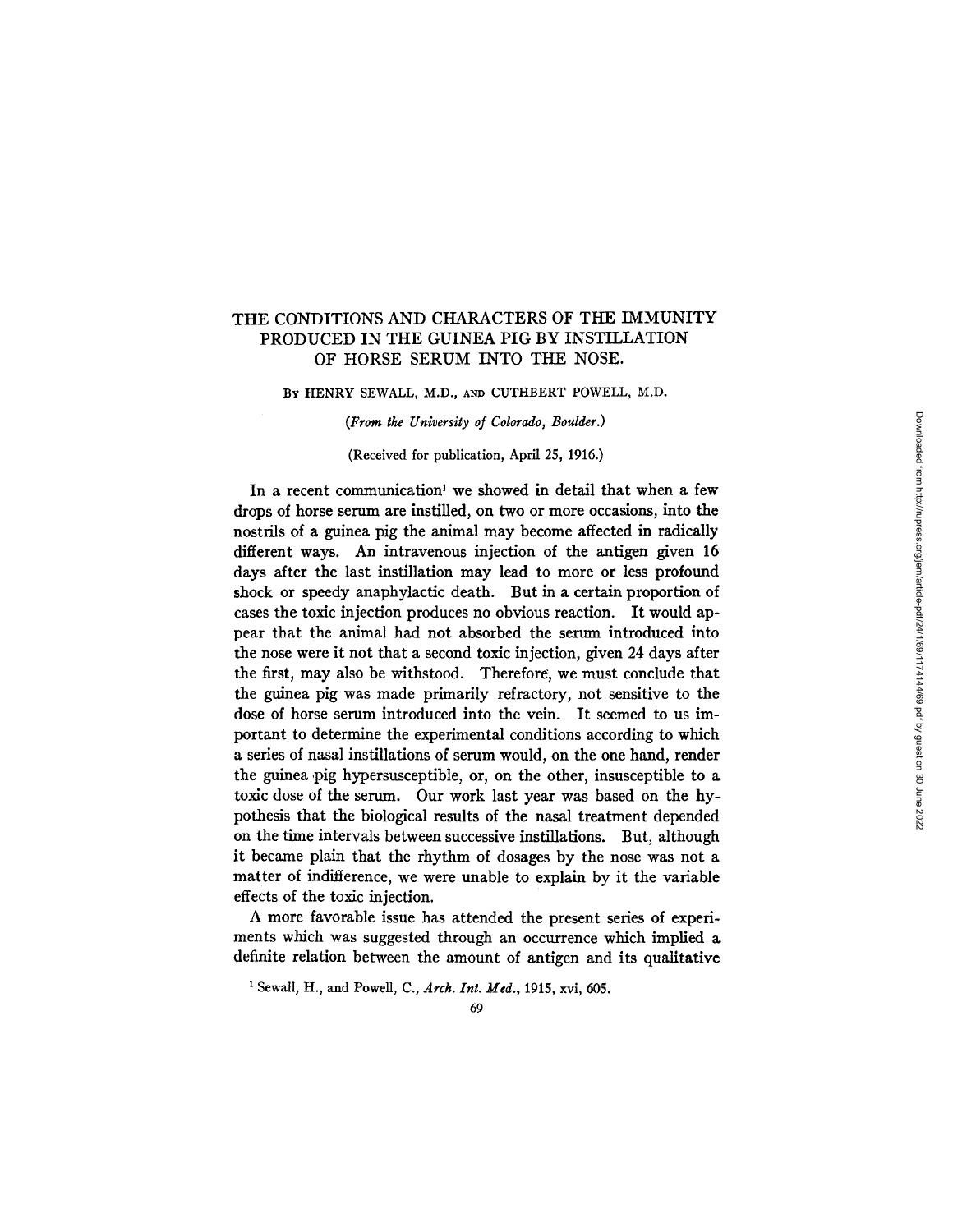effects. Immediately, therefore, protocols were prepared for the investigation of the influence of the quantity of serum introduced into the nose upon the specific reactivity of the guinea pig.

## *The Qualitative Effects of Serum Introduced into the Nose Depend upon the Quantity Instilled.*

Our experiments were performed upon young animals, averaging at the outset about 300 gm. in weight. The undiluted Cutter's horse serum was dropped into the nostrils of the animals in the manner previously described.' Each drop represented approximately 0.02 cc. The first intravenous or toxic injection, of 0.38 cc., was uniformly given 16 days after the last instillation; the second intravenous injection usually followed the first in 14 days.

Some excerpts from our general results are collected in Table I. The animals in each group were simultaneously carried through

| guinea<br>$\tilde{\bullet}$<br>Group<br>Pig. | No. in each group       | Amount of serum<br>used in each in-<br>stillation. | ģ,<br>ัธ<br>Total no. of<br>stillations. | Intervals between<br>instillations. | ä<br>0.38<br>ģ,<br>intravenous<br>No. surviving<br>뉭<br>cc. serum.<br>jection | No. surviving 2nd<br>intravenous in-<br>0.38<br>ð<br>cc. serum.<br>jection |
|----------------------------------------------|-------------------------|----------------------------------------------------|------------------------------------------|-------------------------------------|-------------------------------------------------------------------------------|----------------------------------------------------------------------------|
|                                              |                         | cc.                                                |                                          | days                                |                                                                               |                                                                            |
| I                                            | $\mathbf{3}$            | 0.2                                                | $4*$                                     |                                     | $\bf{0}$                                                                      |                                                                            |
| $\mathbf{I}$                                 | 4                       | 0.2                                                | 6†                                       | $\overline{2}$                      | $\bf{0}$                                                                      |                                                                            |
| III                                          | 2                       | 0.2                                                | 4                                        | $\overline{2}$                      |                                                                               | 1                                                                          |
| IV                                           | 6                       | 0.1                                                | 6                                        | $\mathbf 2$                         |                                                                               | $\boldsymbol{2}$                                                           |
| $\mathbf v$                                  | $\overline{\mathbf{2}}$ | 0.04                                               |                                          | $\overline{\mathbf{c}}$             |                                                                               |                                                                            |
| VI                                           | $\ddot{\mathbf{6}}$     | 0.04                                               | $\frac{4}{6}$                            | $\mathbf 2$                         | $11$<br>$4$<br>$2$<br>$6$                                                     |                                                                            |
| <b>VII</b>                                   | 6                       | 0.04                                               | 12                                       | 1                                   | $\frac{5}{6}$                                                                 | $\begin{array}{c} 2 \\ 3 \\ 3 \\ 4 \end{array}$                            |
| <b>VIII</b>                                  | 6                       | 0.02                                               | 12                                       | $\mathbf{1}$                        |                                                                               |                                                                            |

TABLE I.

*The Influence of the Quantity of Serum Instilled ont the Reaction to Toxic Injections.*

**\* A** fifth instillation of 0.2 cc. was given 14 days after the fourth.

t A seventh instillation was given 14 days after the sixth and the toxic injection delayed correspondingly.

t The amount of serum in the first intravenous injection was reduced to 0.25 cc.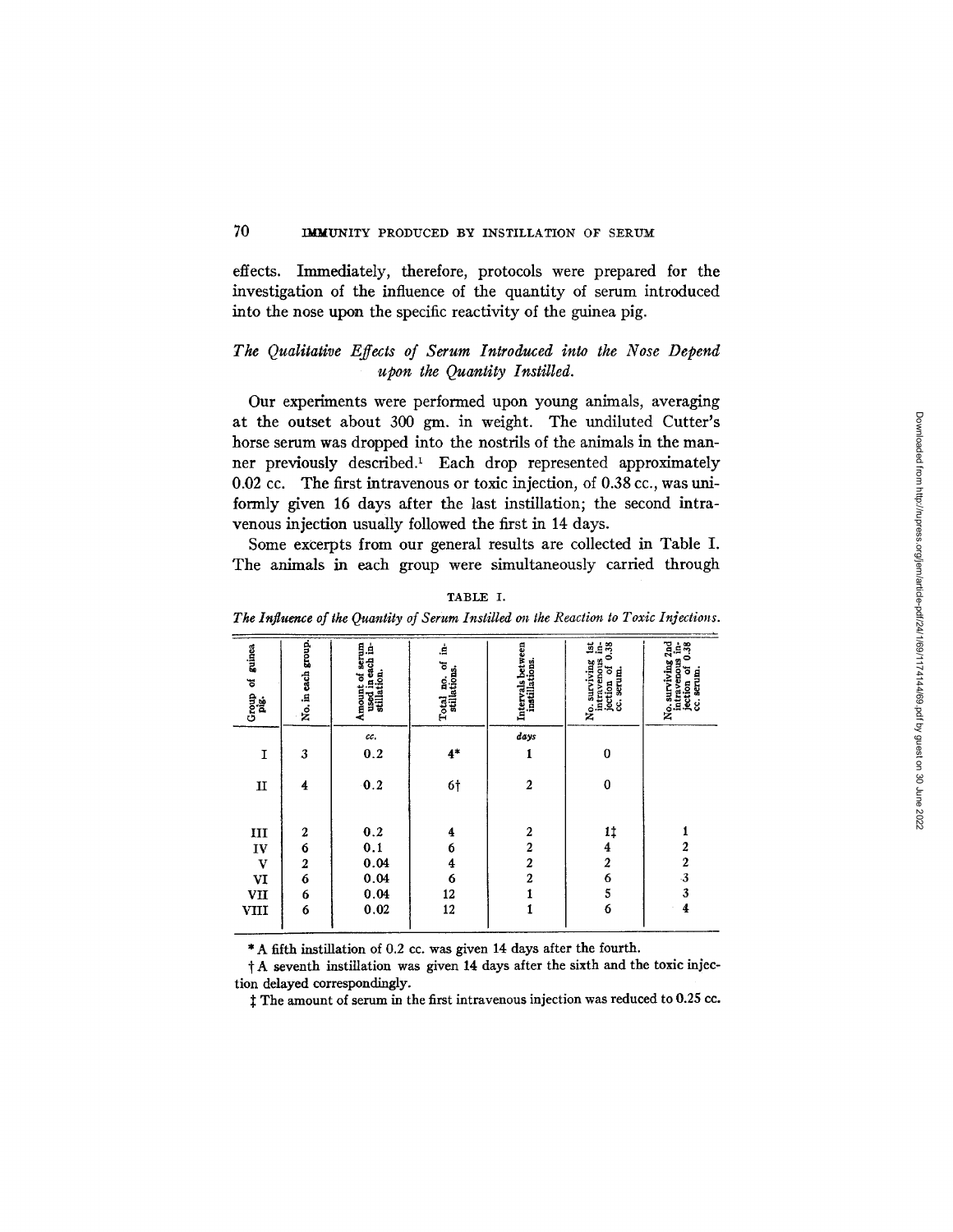identical procedures. It will be observed that four separate instillations of serum are sufficient to provoke a maximal biologic response. Of nine guinea pigs receiving instillations of 0.2 cc. in quantity (Groups I, II, and III), only one survived the first toxic injection and in this case the amount of serum given by the vein was reduced to 0.25 cc. From the reaction manifested by the animal it is probable that it also would have succumbed to the usual injection of 0.38 cc.

Of twenty guinea pigs receiving instillations of 0.04 cc. or less only one succumbed to the first intravenous injection of 0.38 cc. of horse serum. Twelve of these twenty animals withstood a second intravenous injection of 0.38 cc. of serum 14 days or more after the first. There can be no doubt, therefore, that three-fifths of the animals were strongly immunized by the preliminary instillations of serum. With regard to the seven guinea pigs which succumbed to the second toxic injection the question arises: Did they completely fail to absorb the serum instilled and thus become sensitized by the first toxic injection in the ordinary way, or was the protection conferred by the instillations insufficient in degree to balance the shock of the large second injection? The following considerations led us to adopt the latter explanation.

Many observations have impressed us with the conclusion that the fatality attending the second toxic injection is roughly proportionate to the degree of anaphylactic reaction manifested with the first.

In reviewing our notes we find that of 81 guinea pigs in which record was made of the degree of reaction manifested to intravenous injections following a preliminary course of nasal instillations, in eighteen cases little or no definite shock was caused by the first intravenous injection; of these only three animals succumbed to the second injection of 0.38 cc. of serum, a mortality of less than 17 per cent. Of thirty-nine animals surviving the first intravenous injection after greater or less shock no less than twelve succumbed to the second injection, a mortality of more than 30 per cent.

Another reason for believing that some degree of absorption attends the application of minute quantities of foreign serum to the mucous membrane of the nose consists in the fact that invariably a secretion of saliva follows within a few seconds the fall of a single drop of serum into the nostril; when the lower lip of the animal is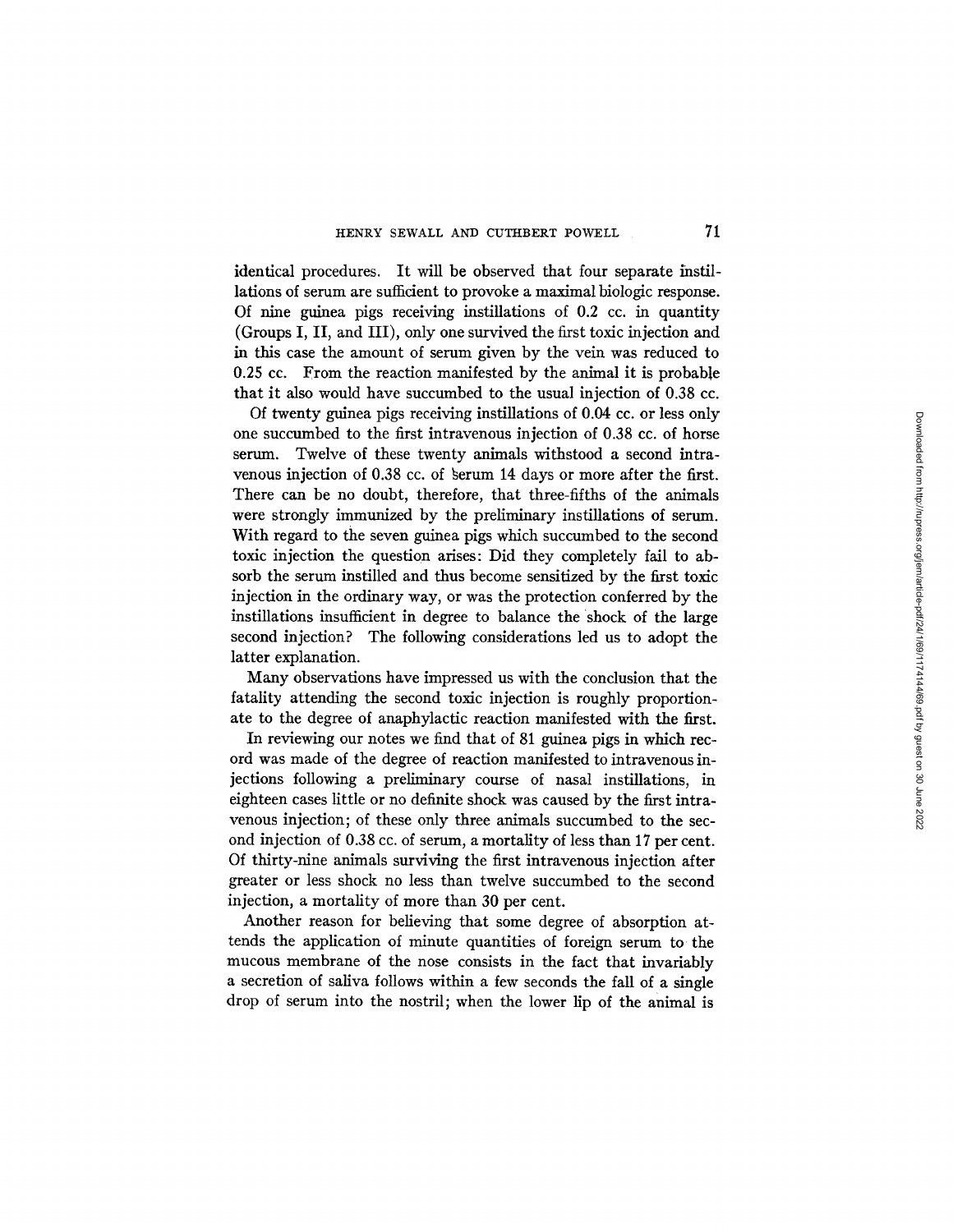depressed saliva is seen to accumulate about the incisor teeth, provided it has not been swallowed as formed. This has been assumed by us to indicate absorption.

If the death of our animals with the second toxic injection is due, as we suppose, not to inertness of the nasal instillations of serum but to the insufficiency of their immunizing power, it should be easy to demonstrate a weak protective power in the instillations by reducing the amount of the second toxic injection. This we have done to some extent and have found that when the quantity of serum in the second toxic injection is reduced one-half the animals usually survive. There still remains, however, a certain proportion of animals in which the grade of immunity is still much too low to resist this amount of antigen. It is an impression gained from many experiences, but not especially investigated, that the mortality from the second intravenous injection is higher, other things remaining the same, when the second injection follows the first after an interval of 14 days rather than 24 days, the interval formerly employed by us.

# *The Amount of Serum Absorbed and Its Biologic Effect Depend upon the Method of Instillation.*

In all our experiments the complex living mechanisms responded exactly, as depicted in Table I, to the crude method we employed to introduce the serum into the body. In our confirmatory experiments a series of irregularities fortunately developed, which, when investigated, led to a better understanding of the conditions of biologic response. Thus, in a group of six guinea pigs instilled six times on alternate days with 0.2 cc. of serum, it was expected that all would succumb to the toxic injection of 0.38 cc. given 16 days after the last instillation. On the contrary, three of the animals survived, one after very severe shock and two with little or none. The second intravenous injection was reduced to 0.19 cc., and given 30 days later. The animal which had been previously shocked died, the other two easily survived.

Again six guinea pigs were instilled as above, but the quantity of serum used at each instillation was reduced to 0.04 cc. It was expected that all would survive the first intravenous injection of 0.38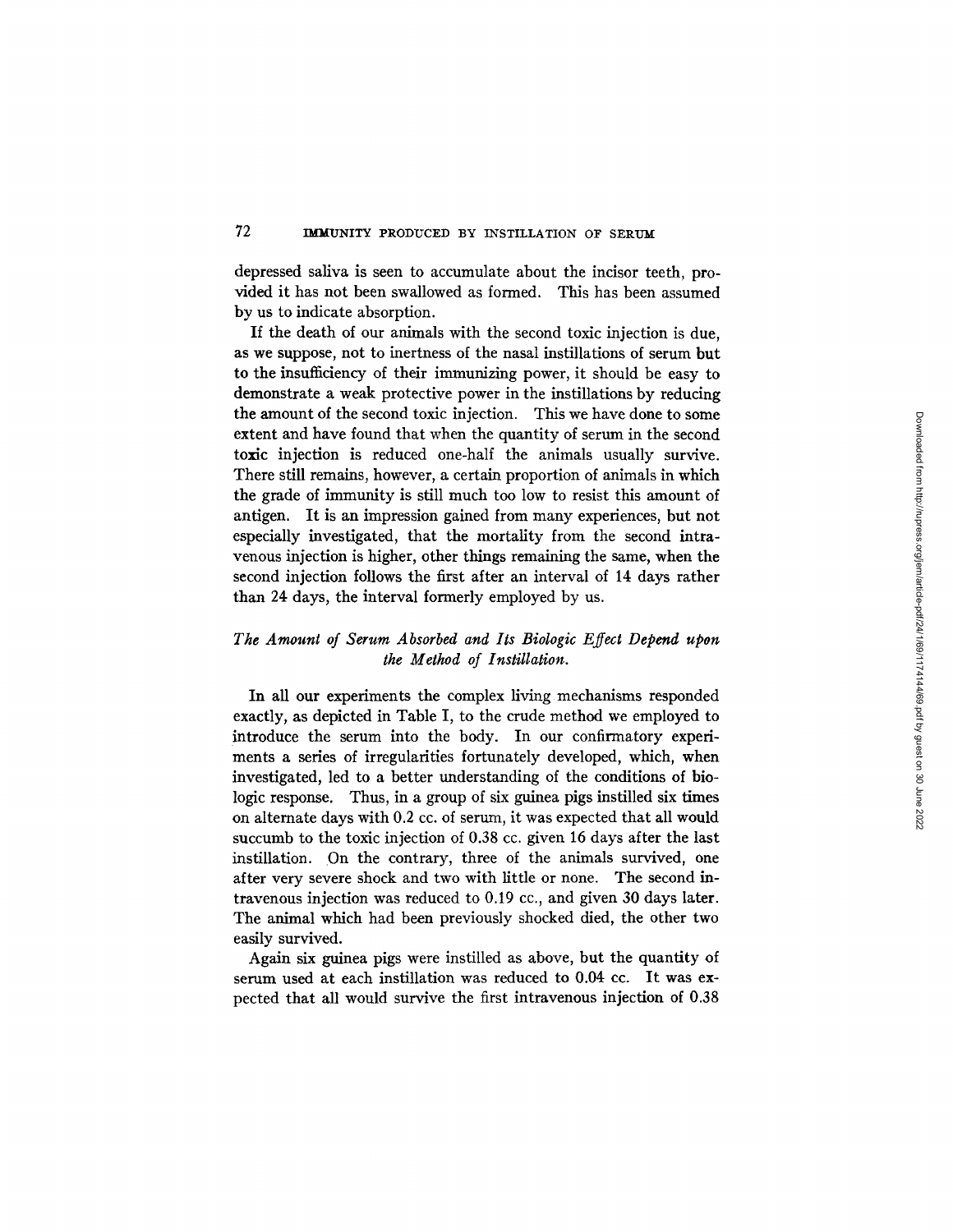cc. of serum. On the contrary, four animals succumbed to it. It was then realized that the method of instilling the serum had been radically different in the two sets of experiments. In the first case the procedure of instillation had been hurried; in the second it was prolonged and attended by obvious vital reactions, such as abundant salivary secretion. It was necessary to determine whether our results could be definitely modified by varying the area of contact between the serum and mucous membrane.

When the head of the animal receiving the instillation is held with its long axis in a vertical plane the serum is probably confined to the respiratory canal and does not reach the turbinate mucous membrane. But if, while the guinea pig is held in the supine position, the head is well extended, the opportunity is given for the serum to gravitate through the complex turbinate convolutions, and this to an extent dependent on the time during which the posture is maintained.

Accordingly, two groups of four guinea pigs each were prepared to test this reasoning. All the animals received five instillations of 0.1 cc. of serum on alternate days. But in the first group the heads of the animals were held vertically and the serum was dropped quickly, from 15 to 30 seconds being consumed in administering the five drops of each dose. In the second group of animals the heads were held well extended and from 3 to 5 minutes were occupied in each instillation. The first toxic injection of 0.38 cc. of serum was given after the usual interval. All four guinea pigs of the first group easily survived; three of the second group died and the remaining one was strongly shocked. We therefore conclude that the biologic effect of a given dose of serum depends chiefly upon the extent of its contact with the mucous membrane of the turbinate apparatus.

It is probable that several other factors, including quality and temperature of the horse serum, take part in determining the coefficient of absorption.

As will be shown in the following section, great individual differences may distinguish animals in their reaction to the same treatment. The susceptibility to anaphylaxis of different families of guinea pigs is noteworthy. Thus, twelve belonging to a wholly different stock from that from which most of our animals were obtained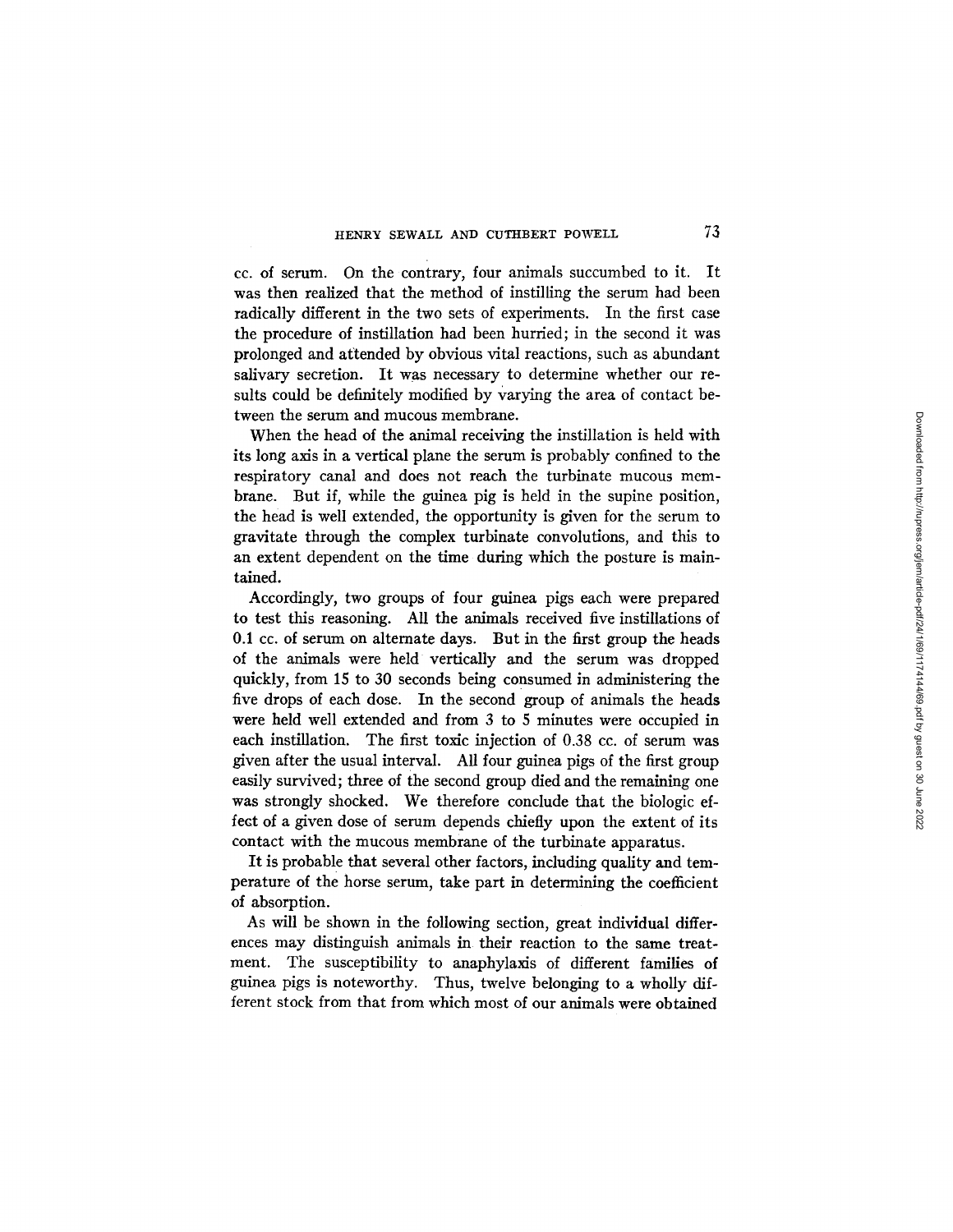during the present year proved peculiarly sensitive to serum treatment. Three of them instilled four times with 0.2 cc. of serum on alternate days succumbed to the usual toxic injection, as was to have been expected. The other nine animals received like treatment but with only 0.04 cc. of serum in each instillation. The first intravenous injection of 0.38 cc. of serum killed one and shocked the remainder **to** a considerably greater degree than usual under these conditions.

#### *Gradations of Sensibility Induced by Serum Instillations.*

The reaction to an antigen exhibited by an immunized animal is expressed by a ratio one factor of which is the vital resistance of the host and the other the amount and virulence of the antigen.

In terms of physiology, the plane of immunity is determined by the threshold of irritability to the antigen. This has recently been well brought out by Webb <sup>2</sup> who has successfully inoculated guinea pigs with many thousands of tubercle bacilli of which the minimal lethal dose was 125; but he always failed to establish immunity against recent cultures of which the m.l.d. was only ten bacilli. When a guinea pig is submitted to a series of sensitizing instillations of horse serum it sometimes happens, in possibly 5 per cent of the cases, that with the terminal treatment 8 or 10 days following the first, the animal develops a pronounced attack of asthma with loud, moist bronchial râles.

This is a sign of intense sensitization; we have found the hypersensitiveness to persist at least 60 days and such animals invariably succumb to the first toxic injection as used by us. After three or four sensitizing instillations, another of the same kind repeated after the lapse of 2 weeks produces a greater or less respiratory disturbance in the majority of cases. Such animals succumb to the toxic injection, as do also some which have shown no asthmatic symptoms. Several of our animals which after courses of nasal instillation had been strongly immunized by intravenous injections of serum, when given a nasal instillation of serum after the lapse of some months, showed no reaction whatever. Formerly we were of the opinion that the expression of local sensitization as manifested by asthma required a defi-

2 Webb, *G. B., J. Lab. and Clin. Med.,* 1916, i, 414.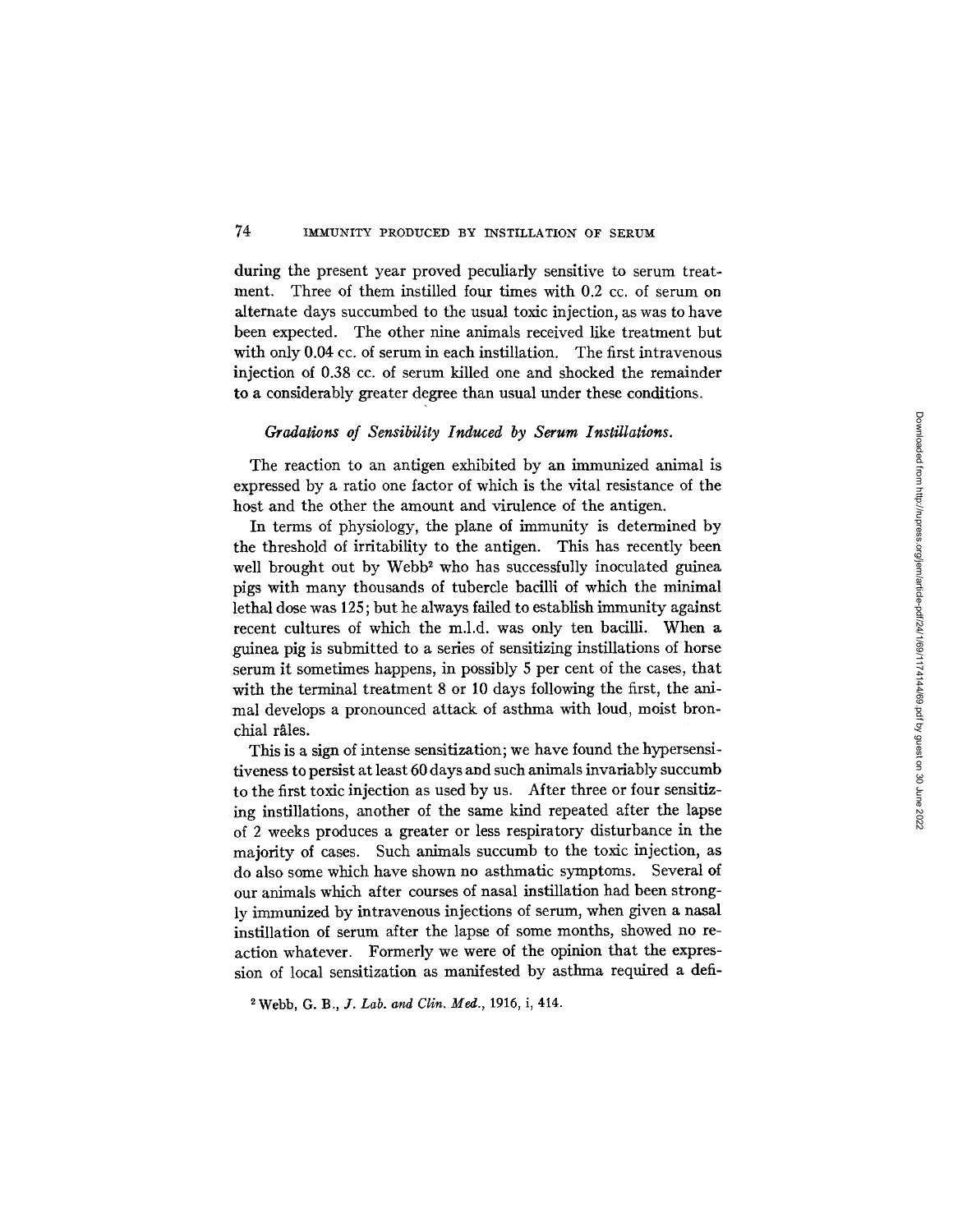nite incubation period of 8 or 10 days between the first nasal instillation and that which could produce asthmatic symptoms. Recently, however, we have found that in guinea pigs born of treated mothers and highly sensitized by the subcutaneous injection of 0.1 cc. of horse serum more than 3 months before, well marked asthma could be aroused by the first instillation of serum into the nose. The subject achieves peculiar practical importance in view of the analogous clinical asthma in human beings. Our demonstration of the variability of symptoms of local sensitization of the respiratory apparatus on a constant background of general sensitization makes it questionable as to how reliable tests performed on other peripheral mechanisms, such as the skin, may be for indicating the immunological state of the body as a whole.

# *The Earlier Instillations of a Series Determine the Biologic Effect of the Whole.*

Such results as those depicted in Table I have led us to differentiate our dosages of serum into those which are protective and those which are sensitizing. Previous observations had led to the impression that the two biologic states could be developed one from the other by appropriate intranasal treatment. The following experiments indicate that such is not the case.

To four young guinea pigs were given by the nose six instillations of 0.04 cc. of serum on alternate days. This had been found to be a protective or immunizing treatment. In two of the animals the instillations were continued for four doses but the amount of the serum instilled was increased to 0.2 cc. The remaining two guinea pigs were allowed to rest 16 days and then were likewise given four nasal instillations of 0.2 cc. of serum. Both groups were given intravenous injections of serum 16 days after the last instillations and all the animals survived, with slight symptoms in some cases. A second intravenous injection of 0.38 cc. was likewise survived by all the animals except one of the first group.

In our previous work' we had found that as few as two instillations of serum were capable of rendering animals either fatally sensitive to a toxic injection or of inducing an immunity through which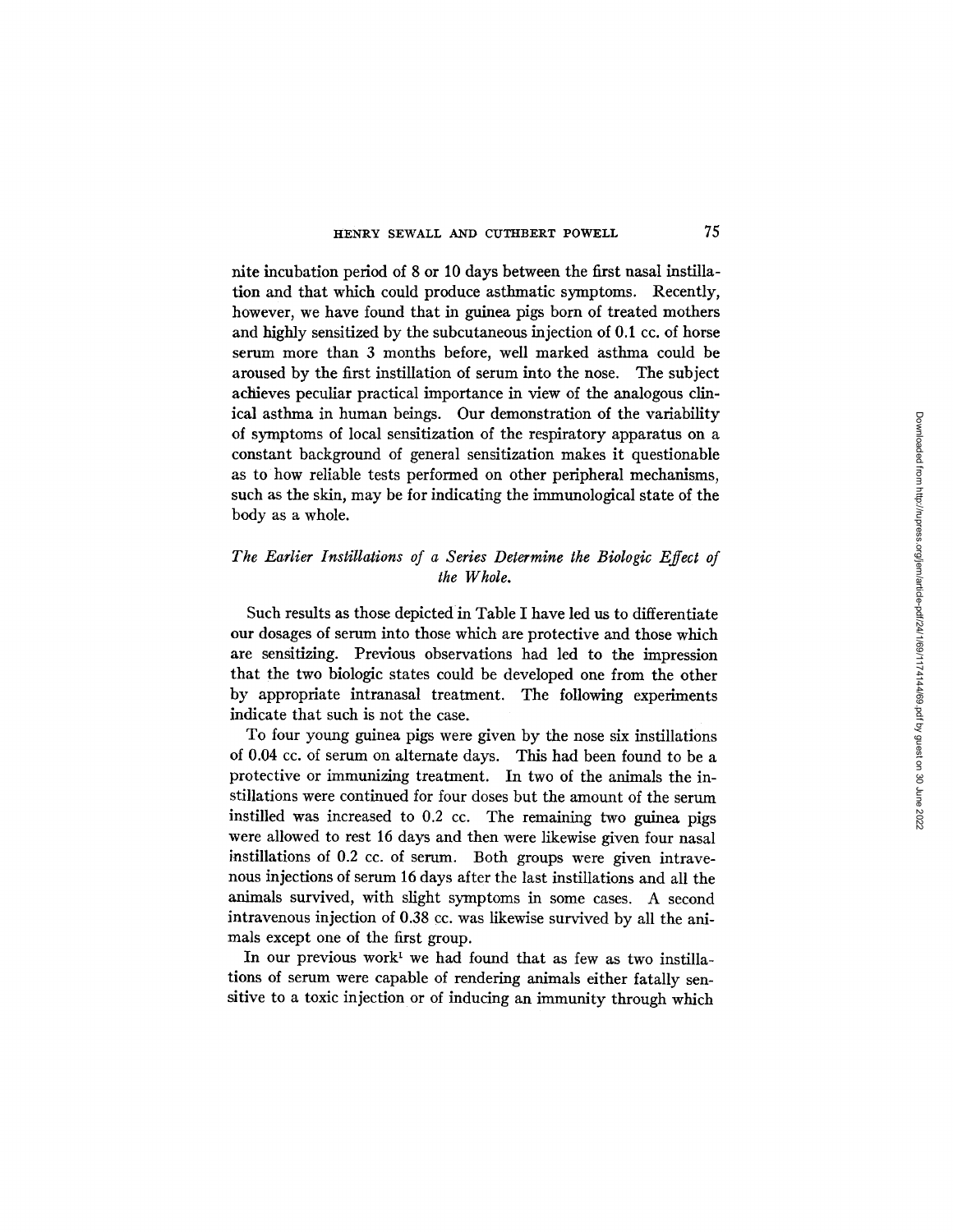they were able to resist a series of intravenous doses. In Table I several instances are given in which the biologic attitude is determined by a series of four instillations. This seems to us to be a matter of great practical importance and it will be expanded in the final discussion.

### *Inertness of Serum Administered by the Mouth.*

An inconclusive but suggestive experiment was performed upon two guinea pigs by administering four instillations of serum orally. The serum, to the amount of 0.2 cc., was dropped under the tongue on alternate days. The animals showed no response whatever to the first toxic injection and died with the second. The conclusion is that the serum had not been absorbed from the mouth or had been so greatly diluted with saliva as to be ineffective, and that the animals became sensitized by the first injection.

# *The Biologic Effects of Serum Instilled into the Nose Are of Temporary Duration.*

It is generally admitted that guinea pigs sensitized by subcutaneous or other parenteral avenues of injection retain their sensitiveness throughout life. In a former course of experiments we demonstrated fatal anaphylaxis in two guinea pigs that had received the last of a series of nasal instillations of serum 40 days before. But recent observations have indicated to us that immunizing phenomena established through the mucous membrane of the nose are of temporary duration. Two groups were treated, one with a series of six protective instillations of 0.04 cc. and the other with sensitizing doses of 0.2 cc. of serum. 51 days later intravenous injections of 0.38 cc. of serum were given to one animal of the former and two of the latter group. Slight disturbance was manifested by the last two animals, and all three animals died with the second toxic injection administered 15 days later.

Two guinea pigs were given a series of six protective instillations of 0.04 cc. of serum on alternate days. 93 days later each animal received an intravenous injection of 0.38 cc. of serum without response. 14 days later one was given a second intravenous injection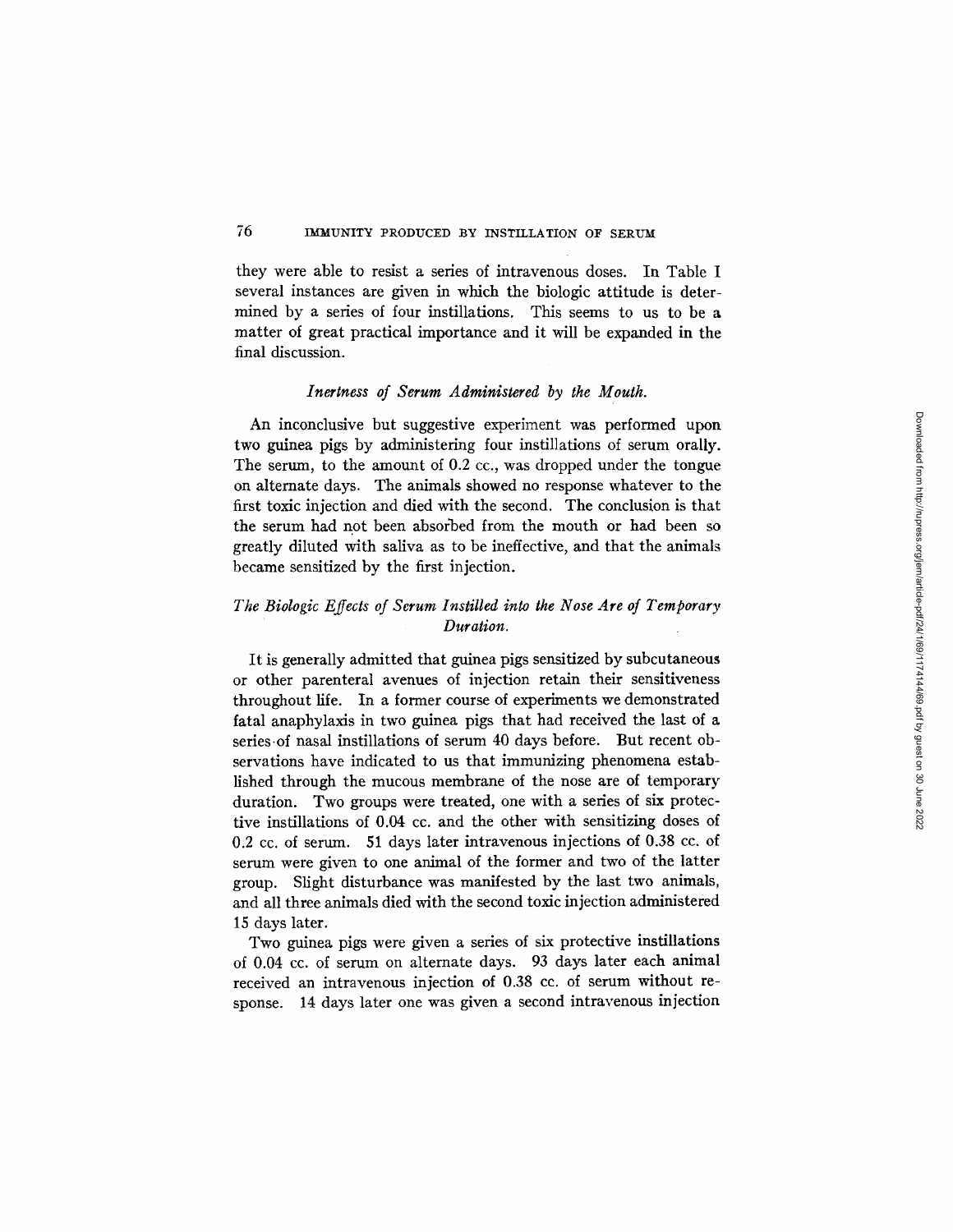of 0.38 cc. and died. The other animal was given only 0.25 cc. and lived after a moderate reaction.

Two guinea pigs received six sensitizing instillations of 0.2 cc. on alternate days. The first intravenous injection of 0.38 cc. of serum given 51 days later was borne with slight response; a similar injection repeated in 15 days killed both animals.

Three guinea pigs were prepared by six instillations of 0.2 cc. of horse serum. One of these developed an attack of asthma with the 'last instillation. 60 days later a toxic injection of 0.38 cc. of serum killed the asthmatic guinea pig but produced slight response in the other two. 15 days later one of the remaining animals was given by the vein 0.19 cc. and succumbed after some resistance, the other was given 0.12 cc. of serum and survived with slight response.

Our conclusion is that the immunizing phenomena set up by unsupported nasal instillations of serum gradually disappear within about 3 months, the hypersensitiveness from large instillations first changing to a measure of resistance.

As will be seen later, when relatively large injections of serum are given by the vein to animals within the period of protection afforded by appropriate nasal instillations, the immunity produced is apparently permanent and intensified with time.

# *In Guinea Pigs Immunized after Preliminary Nasal Instillations the Immunity Is Strengthened with Lapse of Time.*

In the paper referred to above we quoted the conclusions of Gay and Southard, <sup>3</sup> to the effect that artificial immunization produced by the injection of serum is but a condition of temporary refractoriness, full sensitiveness returning to the animals if they are kept long enough. How long this period must be is not stated, but our results with guinea pigs immunized through the nose and later treated with a series of intravenous injections of serum led to radically different conclusions. We showed reason to believe that when guinea pigs so handled were brought to resist easily the intravenous injection of a certain amount of serum, say 0.38 cc., with the lapse of time, at least up to 101 days, there was such an increase of refractoriness that

Gay, F. P., and Southard, E. E., *J. Med. Research,* 1908, xviii, 407.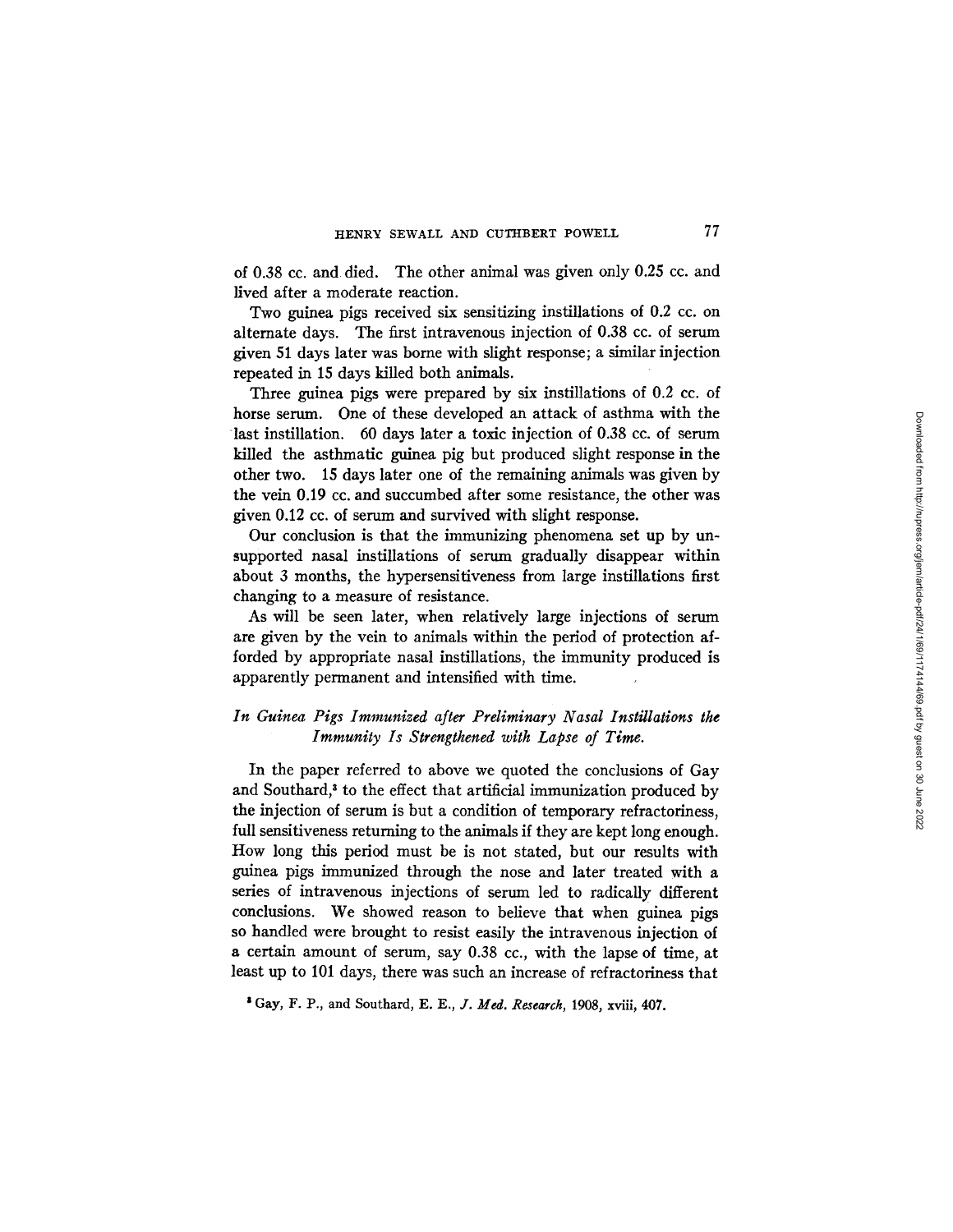more than 1.0 cc. of serum given intravenously could be equally well tolerated.

We have confirmed our previous findings in the present investigation and at the same time studied a small number of controls immunized through the peritoneal cavity.

Table II gives the histories of fifteen guinea pigs, the last three of which are borrowed from the records of former work. Each of these animals had been prepared by a course of nasal instillations of horse serum, followed at stated intervals by intravenous injections of the same. In each column is recorded the number of days elapsing between the successive injections, and the whole time intervening between the last nasal instillation and the last intravenous injection is represented by the sum of these intervals, *e.g.,* in the case of Guinea Pig 4, this is 102 days. The amount of serum used at each injection is also noted, and the signs  $L_0$  to  $L + + + +$ indicate varying degrees of anaphylactic reaction, while D shows that death followed the dose given. Deferring consideration of Guinea Pigs 10, 11, and 12, we see that after a certain degree of resistance had been established, the tolerance of the animals against serum injected into the vein apparently progressively increased with the lapse of time without treatment. In Animals 1 to 3, inclusive, the nasal instillations of 0.2 cc. of serum plainly caused sensitization so that repeated small intravenous injections were necessary to establish a fair degree of tolerance. This is especially noticeable in Guinea Pig 3, which was one of a group of four animals similarly prepared, the others having succumbed early to small injections. Even so it is seen that an extraordinary increase of resistance develops with time after the fourth intravenous injection. It is obvious that there is some metabolic strain towards an equilibrium of increased resistance against disturbance by the antigen. A comparison of these cases with those of Table III, in which the preparation was by relatively large intraperitoneal injections of serum, shows that in the latter animals what we call the metabolic strain is towards an equilibrium of hypersensitiveness.

Guinea Pigs 4 to 15 of Table II were prepared by small nasal instillations such as we have found to confer primary protection. It is seen that the rule is that such a course of instillations reinforced by two intravenous injections is sufficient to establish a ten-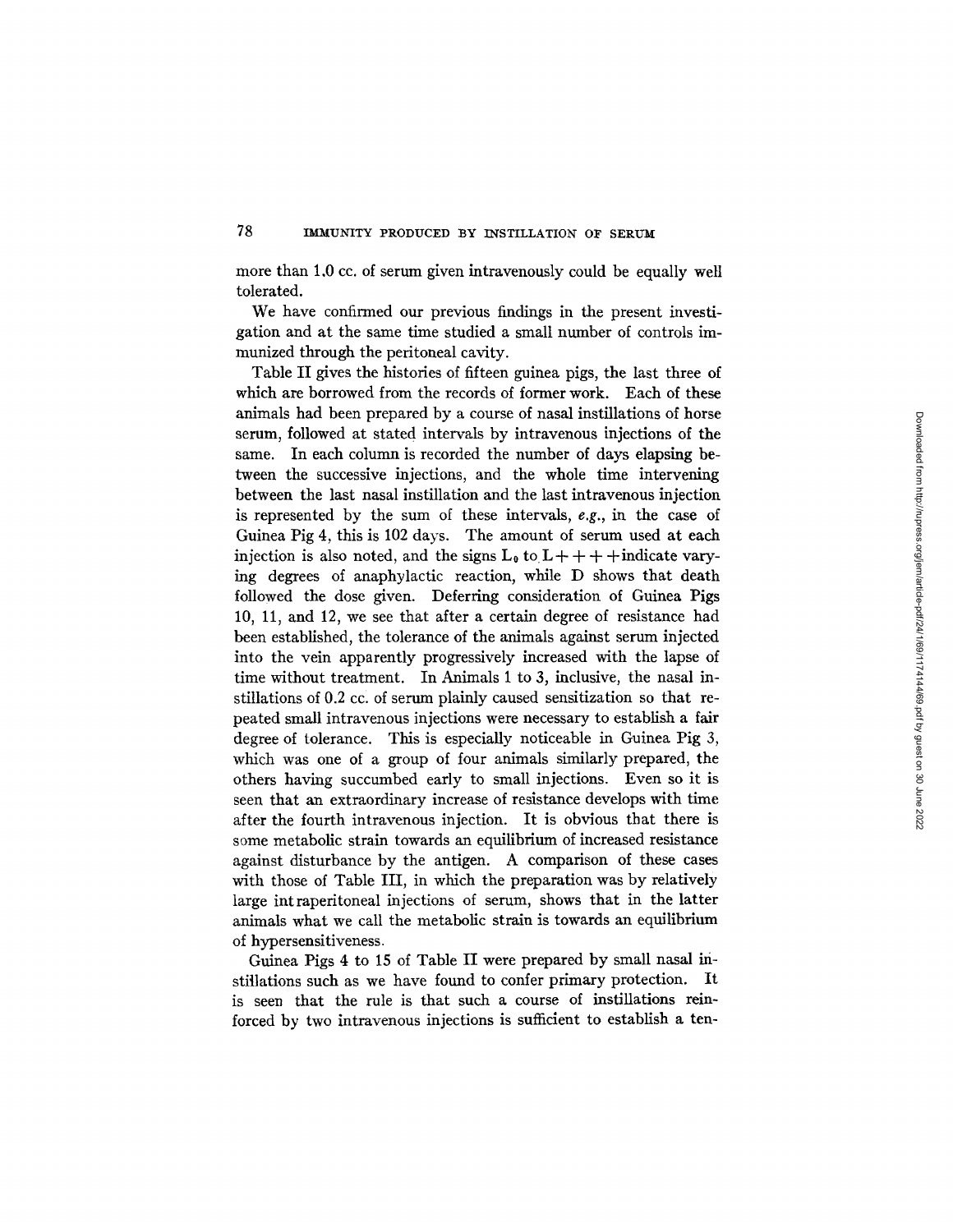## TABLE II.

|                    |                                                                                                 |                                                                                                                      | 2. No. of days since last injection.<br>1. Amount of serum.<br>3. Result. |                                    |                                    |                                  |                                 |  |
|--------------------|-------------------------------------------------------------------------------------------------|----------------------------------------------------------------------------------------------------------------------|---------------------------------------------------------------------------|------------------------------------|------------------------------------|----------------------------------|---------------------------------|--|
| No. of guinea pig. | Preliminary<br>treatment.                                                                       | First intravenous injection<br>Amount of serum.<br>No. of days since last<br>lation.<br>Result<br>$\frac{1}{2}$<br>ö | Second intrave-<br>nous injection.                                        | ntrave-<br>ection<br>nous<br>Third | Fourth intrave-<br>nous injection. | Fifth intravenous                | Sixth intravenous<br>injection. |  |
| $\mathbf{1}$       | Six instillations<br>of $0.2$ cc. se-<br>rum on alter-<br>nate days.                            | $0.06 \text{ cc.}$<br>13<br>$L++$                                                                                    | $0.06 \text{ cc.}$<br>23<br>L <sub>0</sub>                                | $0.19$ cc.<br>16<br>$_{\rm L+}$    | $0.19$ cc.<br>19<br>L              | $0.75$ cc.<br>92<br>$_{\rm L++}$ | 0.75 cc.<br>114<br>$L+$         |  |
| $\overline{2}$     | Same as No. 1.                                                                                  | $0.06$ cc.<br>13<br>$L++$                                                                                            | $0.13$ cc.<br>23<br>L+                                                    | $0.25$ cc.<br>16<br>$L++$          | $0.25$ cc.<br>19<br>$L +$          | $0.75$ cc.<br>92<br>$L++$        |                                 |  |
| 3                  | Five<br>instilla-<br>tions of 0.2 cc.<br>at intervals of<br>1 to 4 days.<br>(Very sensitive.)   | $0.02$ cc.<br>15<br>$L++$                                                                                            | $0.05$ cc.<br>21<br>$L++$                                                 | $0.13$ cc.<br>16<br>$L++\,$        | $0.13$ cc.<br>19<br>$L +$          | $0.5$ cc.<br>96<br>$L++$         | 0.75 cc.<br>125<br>L+           |  |
| 4                  | Six instillations<br>of 0.1 cc. on<br>alternate<br>days.                                        | $0.38$ cc.<br>16<br>L                                                                                                | $0.38$ cc.<br>16<br>$L++++\$                                              | $0.75$ cc.<br>70<br>r              |                                    |                                  |                                 |  |
| 5                  | Six instillations<br>of 0.04 cc. on<br>alternate<br>days.                                       | $0.38$ cc.<br>16<br>L <sub>0</sub>                                                                                   | $0.38$ cc.<br>16<br>L+                                                    | 0.88 cc.<br>69<br>$L +$            |                                    |                                  |                                 |  |
| 6                  | Same as No. 5.                                                                                  | $0.38$ cc.<br>16<br>$_{\rm L+}$                                                                                      | $0.38$ cc.<br>16<br>$L++$                                                 | $0.81$ cc.<br>69<br>D              |                                    |                                  |                                 |  |
| 7                  | Same as No. 5.                                                                                  | $0.36$ cc.<br>16<br>Lo                                                                                               | $0.38 \text{ cc.}$<br>16<br>$L++$                                         | $0.75$ cc.<br>67<br>$L++$          |                                    |                                  |                                 |  |
| 8                  | Six instillations<br>of 0.04 cc. fol-<br>lowed by four<br>of $0.2$ cc. on<br>alternate<br>days. | $0.31$ cc.<br>16<br>$_{\rm L+}$                                                                                      | $0.38$ cc.<br>14<br>D                                                     |                                    |                                    |                                  |                                 |  |

*The Influence of Time on the Development of Immunity in Guinea Pigs Prepared by Nasal Instillation and Tested by the Intravenous Injection of Horse Serum.*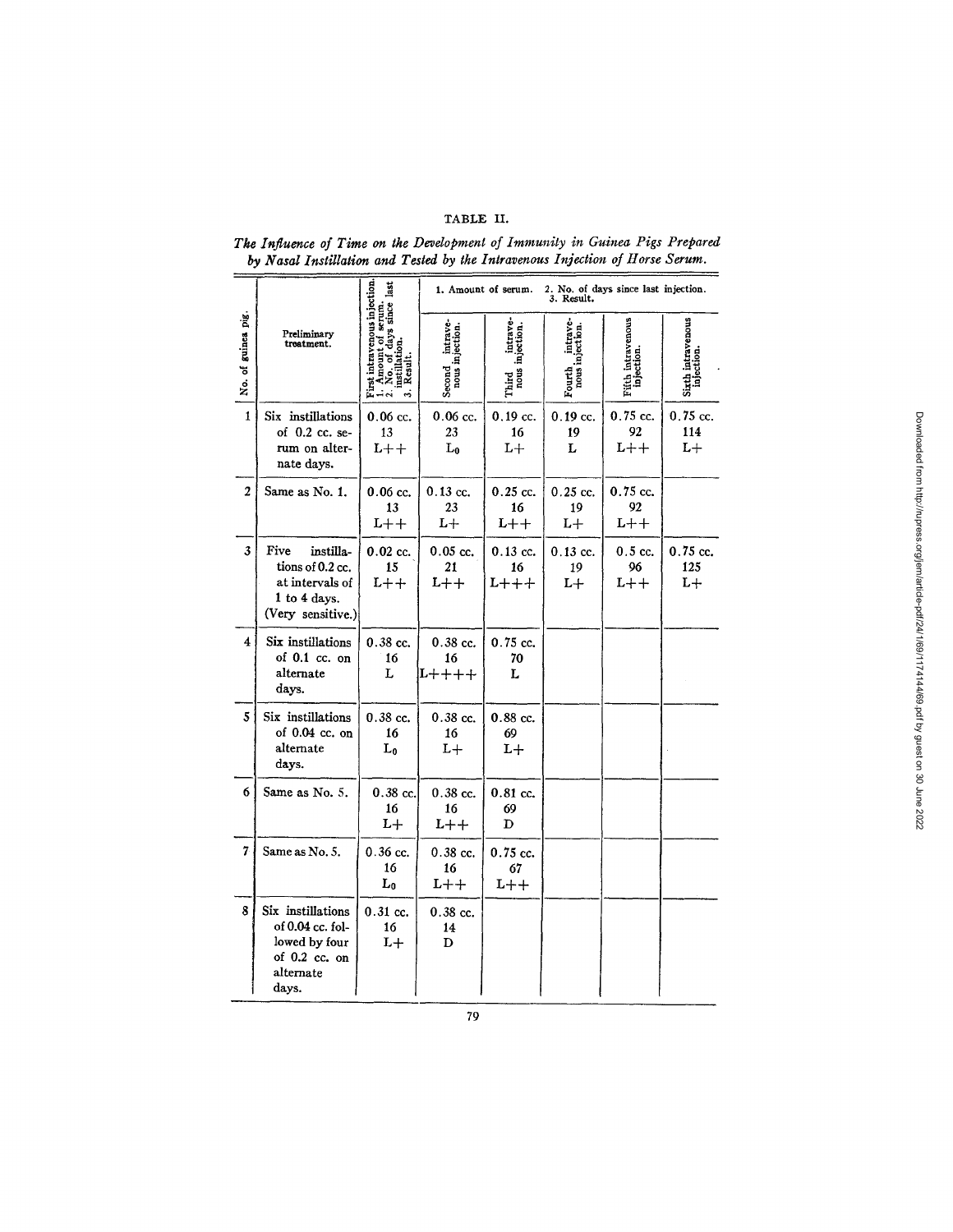|                    |                                                                  | last                                                                                                       | 1. Amount of serum.<br>2. No. of days since last injection.<br>3. Result. |                                           |                                    |                                 |                                 |  |  |
|--------------------|------------------------------------------------------------------|------------------------------------------------------------------------------------------------------------|---------------------------------------------------------------------------|-------------------------------------------|------------------------------------|---------------------------------|---------------------------------|--|--|
| No. of guinea pig. | Preliminary<br>treatment.                                        | First intravenous injection<br>Amount of serum.<br>No. of days since<br>nstillation.<br>Result<br>48<br>÷. | intrave-<br>Second intrave-<br>nous injection.                            | hird intrave-<br>nous injection.<br>Third | Fourth intrave-<br>nous injection. | Fifth intravenous<br>injection. | Sixth intravenous<br>injection. |  |  |
| $\mathbf{Q}$       | Same as No. 8.                                                   | $0.38$ cc.<br>16<br>L                                                                                      | $0.5$ cc.<br>68<br>$_{\rm L+}$                                            | $0.75$ cc.<br>122<br>$\mathtt{L+++}$      |                                    |                                 |                                 |  |  |
| 10                 | Twelve instilla-<br>tions of 0.02<br>cc. daily.                  | $0.31$ cc.<br>17<br>L                                                                                      | $0.38$ cc.<br>16<br>$L++$                                                 | 0.75 cc.<br>64<br>D                       |                                    |                                 |                                 |  |  |
| 11                 | Same as No. 10.                                                  | $0.38$ cc.<br>17<br>L                                                                                      | $0.38$ cc.<br>16<br>$L++$                                                 | $0.75$ cc.<br>64<br>D                     |                                    |                                 |                                 |  |  |
| 12                 | Same as No. 10.                                                  | $0.31$ cc.<br>17<br>L <sub>0</sub>                                                                         | $0.38$ cc.<br>16<br>$L++++$                                               | $0.75$ cc.<br>111<br>D                    |                                    |                                 |                                 |  |  |
| 13                 | Six instillations<br>$= 0.15$ cc. at<br>intervals of 14<br>days. | $0.38$ cc.<br>16<br>$L_0$                                                                                  | $0.38$ cc.<br>24<br>$L++$                                                 | $0.38$ cc.<br>75<br>$L_0$                 | $1.1 \text{ cc.}$<br>36<br>$L+++$  |                                 |                                 |  |  |
| 14                 | Same as No. 13.                                                  | 0.38 cc.<br>16<br>$L++$                                                                                    | $0.38$ cc.<br>24<br>$L+++$                                                | $0.38$ cc.<br>75<br>L0                    | $1.13$ cc.<br>101<br>L             |                                 |                                 |  |  |
| 15                 | Same as No. 13.                                                  | $0.38$ cc.<br>16<br>L <sub>0</sub>                                                                         | $0.38$ cc.<br>24<br>L                                                     | $0.38$ cc.<br>75<br>L <sub>0</sub>        | $1.13 \text{ cc.}$<br>101<br>L     |                                 |                                 |  |  |

TABLE *II.-Concluded.*

dency, elaborated with time, towards a greatly strengthened degree of immunity. Particular attention is called to a comparison of the histories of Guinea Pigs 8 and 9. Both had received essentially the same preparation but Guinea Pig 8 **succumbed** to the second intra**venous injection** of 0.38 **cc.** of serum 14 days after the first. Guinea **Pig 9** was kept until 68 days after the first injection and then easily withstood 0.5 cc. of serum. Still more to the point is comparison of the records of Guinea Pigs 13 to 15. Each withstood the third in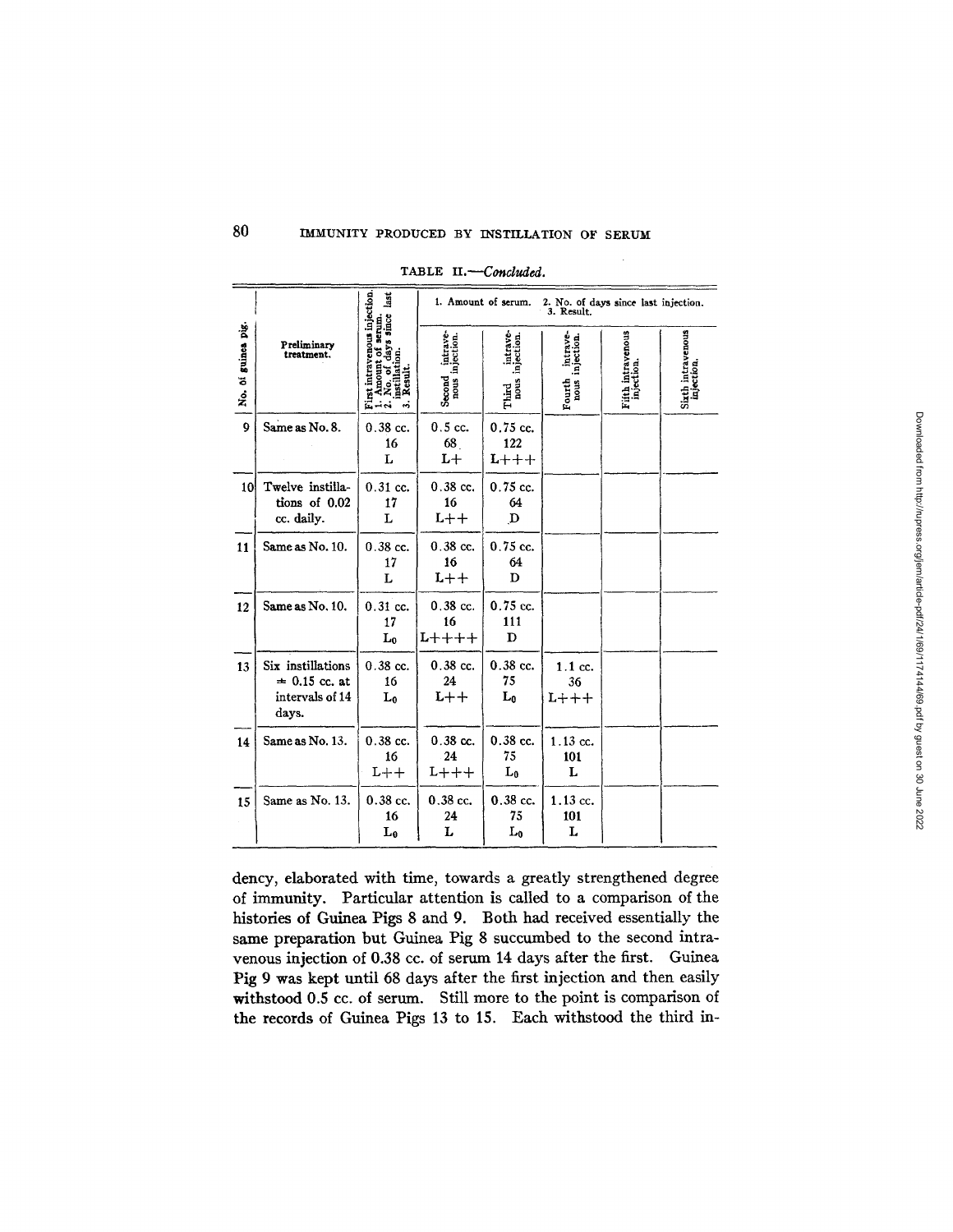travenous injection of 0.38 cc. of serum without obvious reaction. 36 days later Guinea.Pig 13 was given an intravenous injection increased to 1.1 cc. and nearly died. The remaining two animals did not receive their fourth intravenous injection until 101 days after the third; each then withstood with hardly perceptible shock the large amount of 1.13 cc. of serum by the vein. It will be noted that the reactions of Guinea Pigs, 10, 11, and 12 are wholly different from those described above. These animals received a preparatory nasal treatment of twelve instillations repeated at intervals of 24 hours instead of on alternate days. Several diverse experiences have led us to conclude that qualitative differences exist between the immunological response elicited in animals according as they receive successive instillations of serum within one or two or more days.

| <b>TABLE</b> |  |
|--------------|--|
|--------------|--|

*The Influence of Time on the Development of Immunity in Guinea Pigs Prepared by Intraperitoneal Injection and Tested by Intravenous Injection of Horse Serum.*

|                              |                                                                   | 1. Amount of serum.<br>2. No. of days since last intravenous injection.<br>3. Result.                           |                                 |                                                 |                                 |                                 |                                     |  |
|------------------------------|-------------------------------------------------------------------|-----------------------------------------------------------------------------------------------------------------|---------------------------------|-------------------------------------------------|---------------------------------|---------------------------------|-------------------------------------|--|
| Preparation.                 | Result.<br>$\ddot{ }$                                             | intrave-<br>nous injection.<br>Second                                                                           | Third intravenous<br>injection. | intrave-<br>nous injection.<br>Fourth           | Fifth intravenous<br>injection. | Sixth intravenous<br>injection. | Seventh intrave-<br>nous injection. |  |
| All<br>animals<br>were given | $0.19$ cc.<br>9                                                   | $0.2$ cc.<br>22                                                                                                 | $0.31$ cc.<br>16                | $0.31$ cc.<br>19                                | 78                              | $0.63$ cc.<br>45                | $0.63$ cc.<br>116                   |  |
|                              |                                                                   |                                                                                                                 |                                 |                                                 |                                 |                                 | L+++                                |  |
|                              | $0.31$ cc.                                                        | $0.32$ cc.                                                                                                      |                                 |                                                 | $0.38$ cc.                      |                                 | $0.75$ cc.                          |  |
|                              | 9                                                                 | 22                                                                                                              | 16                              | 19                                              | 78                              | 45                              | 116.                                |  |
| within<br>$\mathbf{a}$       | $L+$                                                              | $L +$                                                                                                           | r                               | $L +$                                           | L                               | $L+$                            | $L+++$                              |  |
| period of                    | $0.2$ cc.                                                         | $0.25$ cc.                                                                                                      |                                 |                                                 |                                 |                                 |                                     |  |
|                              | 32                                                                | 24                                                                                                              | 12                              | 94                                              |                                 |                                 |                                     |  |
|                              | $L++$                                                             | $L++++$                                                                                                         | L                               | D                                               |                                 |                                 |                                     |  |
|                              | $0.2$ cc.                                                         | $0.26$ cc.                                                                                                      |                                 | $0.38$ cc.                                      |                                 |                                 |                                     |  |
|                              | 32                                                                | 18                                                                                                              | 18                              | 94                                              |                                 |                                 |                                     |  |
|                              | L+                                                                | $L +$                                                                                                           | $L+$                            | D                                               |                                 |                                 |                                     |  |
|                              | $0.23$ cc.                                                        | $0.33$ cc.                                                                                                      | $0.33$ cc.                      | $0.38$ cc.                                      |                                 |                                 |                                     |  |
|                              | 32                                                                | 18                                                                                                              | 18                              | 95                                              |                                 |                                 |                                     |  |
|                              | $L++$                                                             | L                                                                                                               | $L++$                           | D                                               |                                 |                                 |                                     |  |
|                              | six intra-<br>peritoneal<br>injections<br>of<br>serum<br>10 days. | First intravenous injection<br>No. of days since last<br>intraperitoneal injection<br>Amount of serum.<br>$L++$ | $L++++$                         | $L++$<br>$0.38$ cc.<br>$0.25$ cc.<br>$0.25$ cc. | $L+$<br>$0.75$ cc.              | $L+$<br>$0.38$ cc.              | $0.31$ cc.<br>$L++$<br>0.75 cc.     |  |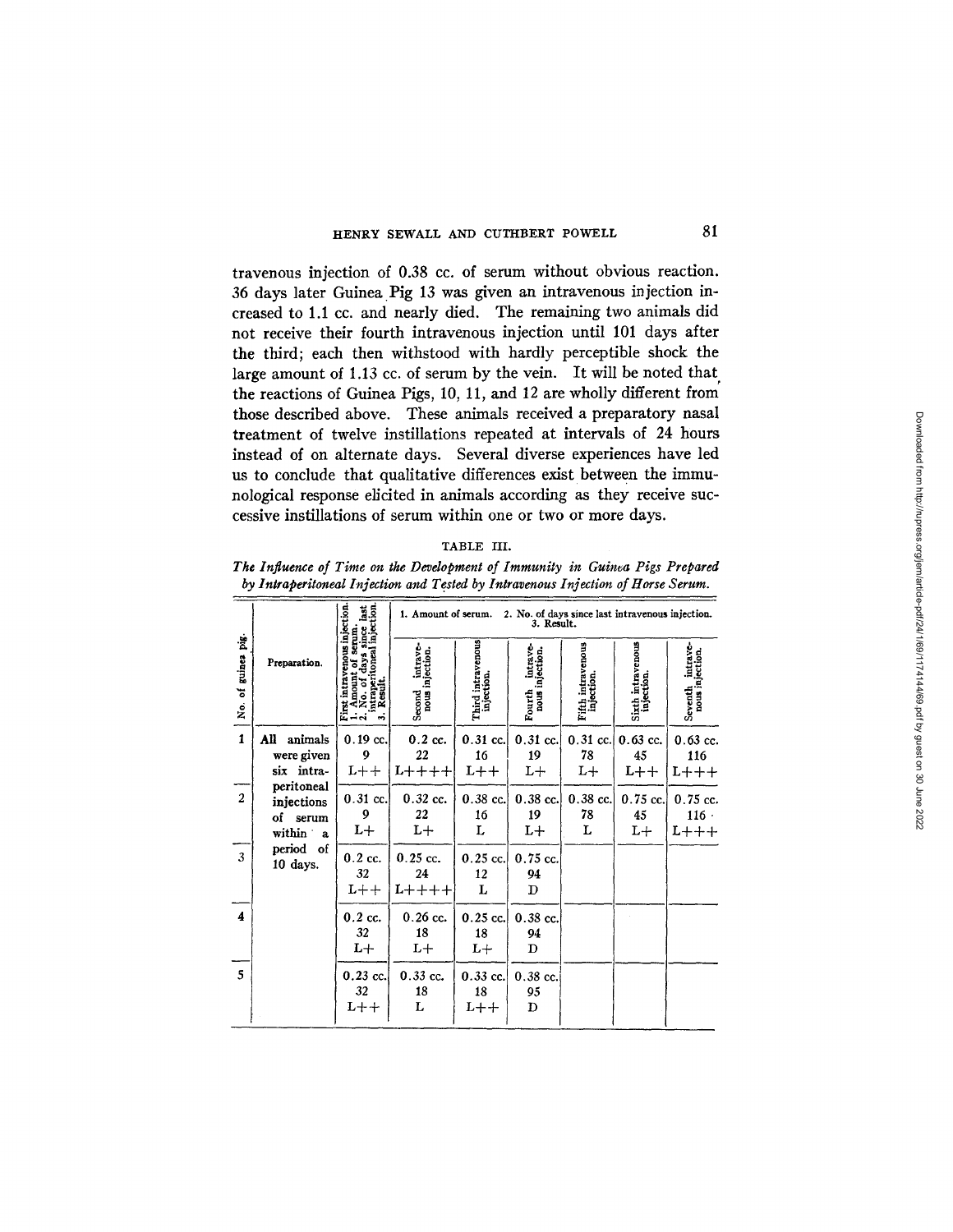Table III represents the histories of five guinea pigs which received courses of intravenous injections of horse serum after a preparatory period in which six intraperitoneal injections of 0.5 cc. of serum were given within 10 days. Comparing the animals with Nos. 1, 2, and 3 of Table II we see that they were capable of tolerating a much larger initial intravenous injection than the latter, but in Table III the tolerance of the subjects to increasing doses of the antigen is shown to have increased more slowly than in Table II. But the fundamental difference is that the guinea pigs of Table III, after having been made relatively immune to a certain intravenous dosage of serum, when kept for 3 months or more and then reinjected, manifested an increase of susceptibility, whereas in Table II the contrary is the case under similar conditions.

It should be expected that Guinea Pigs 1 and 2 of Table III would have been thoroughly immunized by the long succession of intravenous injections. Nevertheless we find that when a seventh injection was given following a resting period of 116 days after the sixth the animals were much more profoundly shocked by the dose which had previously been fairly well tolerated. They would undoubtedly have succumbed to any such increase of dosage as was employed with impunity on the subjects of Table II.

#### *General Hypersensitiveness Is Not Abolished by Intranasal Treatment.*

Since it has been shown that immunity to toxic injections could be established by instillations into the nose of definite, small amounts of horse serum, that is, that intranasal treatment might be used to produce with certainty prophylaxis against anaphylaxis, it was important to discover whether the cure of a condition of serum hypersensitiveness might be effected in a similar manner. Several experiments were undertaken with this end in view in our work already reported. The results were uniformly negative; no animal which had been sensitized by subcutaneous injection of horse serum and was subsequently treated by nasal instillations of serum survived an intravenous injection of 0.25 cc. afterwards. Since learning the fundamental biologic importance of the amount of serum used in the instillations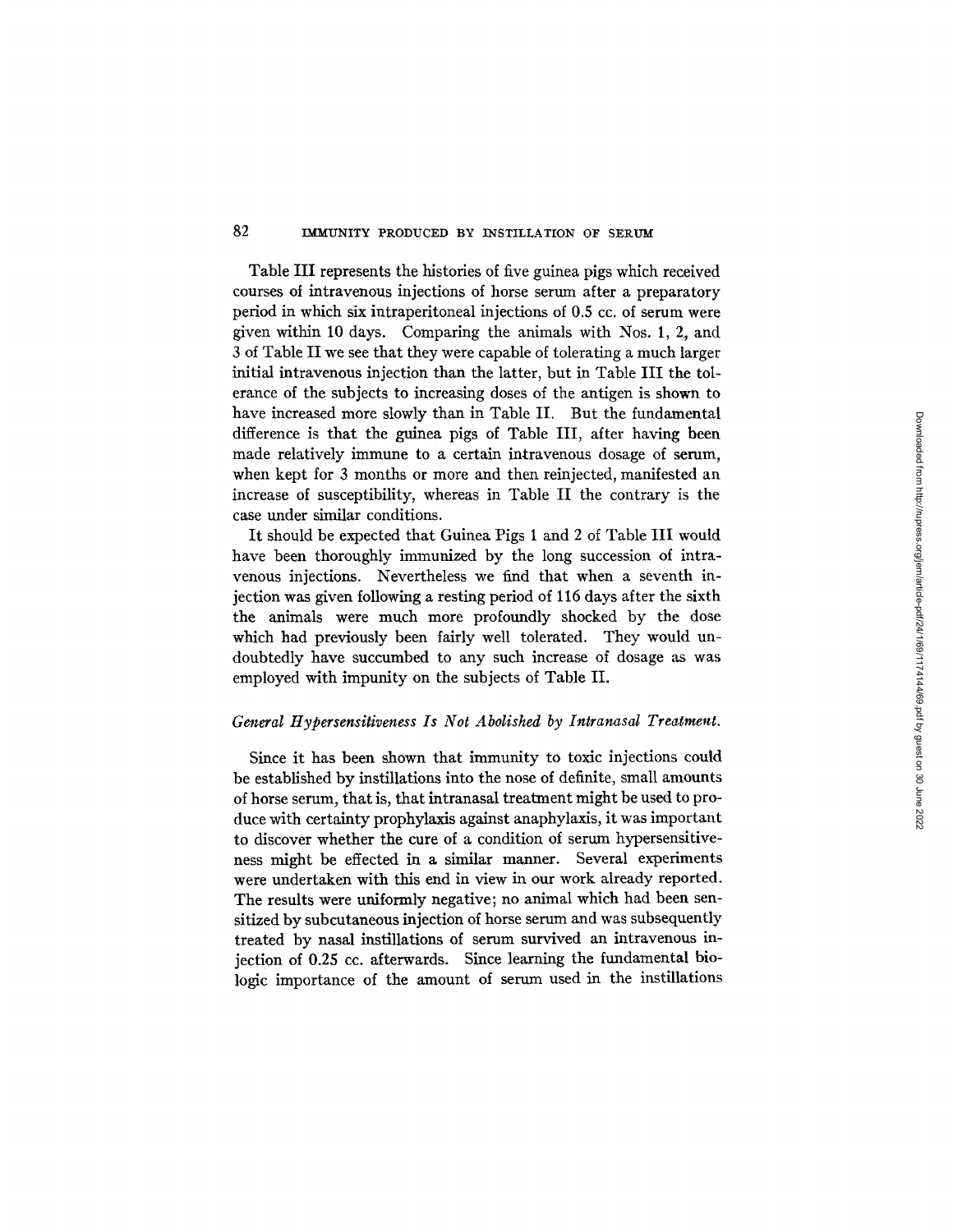it was thought well to repeat these experiments. Our results have thus far been uniformly negative, but in view of the practical importance of the subject the investigation is still being pursued.

#### DISCUSSION.

The results which have been described strengthen the hypothesis on which the work was founded; namely, that the miucous membrane of the nose is an avenue to the mechanism of immunity which offers peculiar advantages over parenteral routes. Nothing. less should be expected if, as seems probable, nasal absorption is a normal stage in the development of natural immunity. We have shown that a guinea pig which has been treated by a series of four nasal instillations of 0.04 cc. of horse serum on alternate days may withstand 16 days later the relatively enormous toxic injection of 0.38 cc. with hardly perceptible reaction. It would appear that the instilled serum had not been absorbed by the nose were it not that a second toxic injection given 15 days after the first may likewise be easily tolerated.

Reasons have been given for believing that every application of as much as 0.02 cc. of horse serum to the mucous membrane of the nose of the guinea pig is attended with sufficient absorption to produce systemic effect. The biologic result of this absorption is qualitatively determined by the quantity of serum instilled and by the extent of mucous membrane with which it comes in contact.

The experiments seem to show that a few nasal instillations of serum quantitatively below a fairly definite minimum lead to a general elevation of the threshold of cellular irritability towards the antigen. Instillations of serum quantitatively in excess of a certain minimum induce, on the other hand, the opposite effect and lower the threshold of cellular irritability. In the first case, the advent into the body of an enormous increase in the amount of serum is tolerated with indifference; in the second case, a comparatively small toxic injection sets up vital reactions with a fatal outcome. Furthermore, it has been demonstrated that the direction in which the plane of metabolic irritability is shifted, and according to which the animal's sensitiveness to the antigen is decreased or increased, is determined by the first two to four of a series of separate instilla-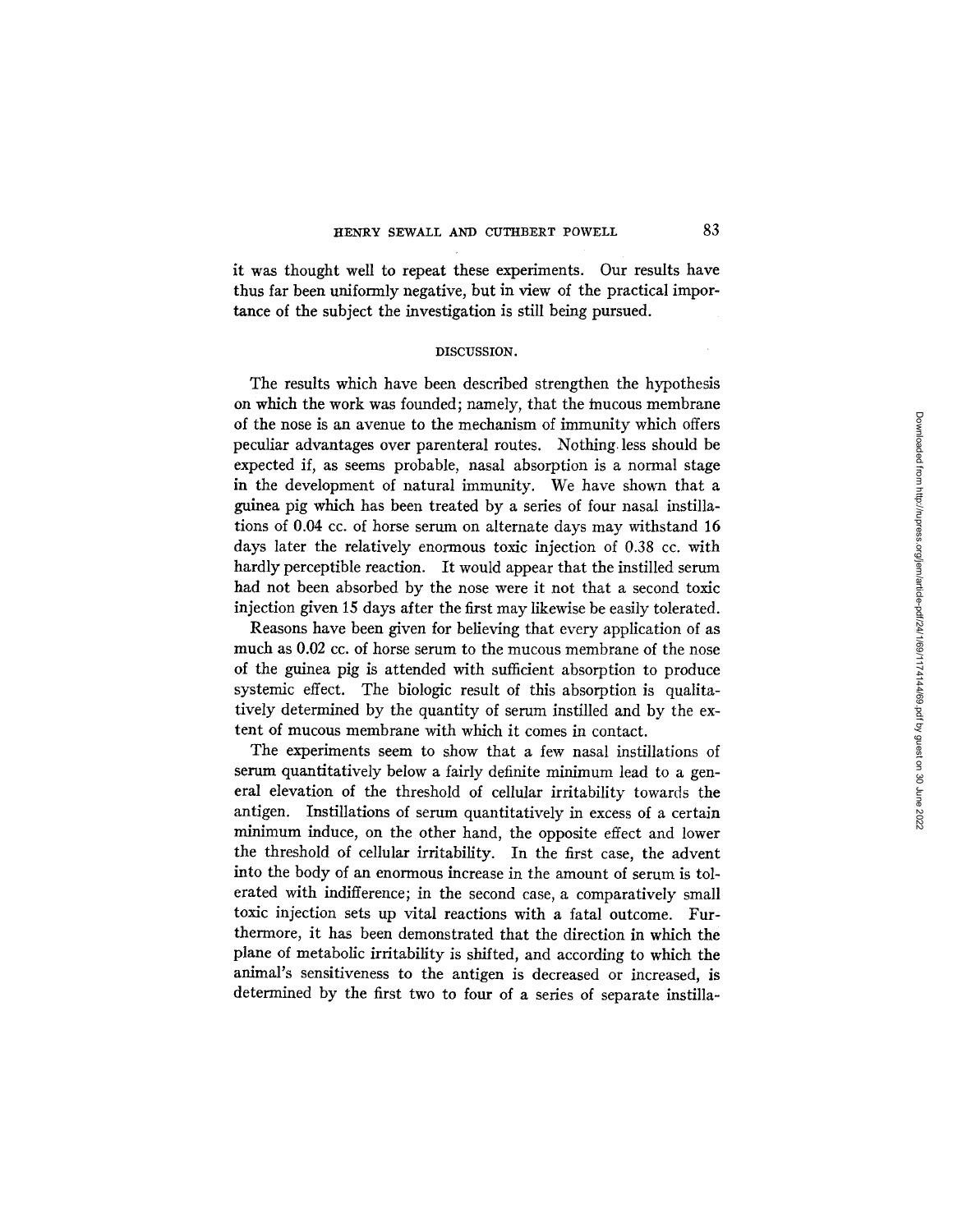tions. Transferring these conceptions to the field of clinical experience, we find an explanation of many empirically determined truths.

No one will question the necessity of imposing absolute rest upon a member which has suffered an infected wound, an insistence on which has recently been made by Heidenhain. <sup>4</sup> The parting of the way to recovery or death is often marked by the signs of rest or use at the moment of injury. It is obvious that toxic absorption from the site of trauma must be quantitatively in somewhat inverse proportion to the quietude of the infected part.

If we apply to clinical conditions deductions drawn from our experiments with horse serum, the danger to the human organism from local infection lies not in the absorption of a lethal dosage of poison but in the fact that quantities of toxin in the circulation in excess of a certain minimum render the living cells hypersusceptible to the toxin and transform them to a state of disastrous reactivity (allergy). On the other hand, absorption of toxins in amounts below the critical minimum is not biologically indifferent, but progressively strengthens the resistance of the cellular protoplasm against the later onslaught of enormous doses of toxin. In short, we wish to indicate the necessity for rest in therapeusis.

Our experiments indicate that the elevation or depression of the plane of cellular irritability has been determined at the end of a day or two after inoculation with poisonous material; hence the peculiar value of the early application of the rest treatment. Heidenhainand others have pointed out the surpassing importance of rest at the beginning of a course of surgical infection. Abundant as is the clinical endorsement of similar treatment during the prodromal stages of all medical infections, we must express our doubt whether medical practitioners generally apprehend the value of that early quietude on the part of the patient, the therapeutic importance of which we have sought to establish on a rational basis. Medical infections, whether acute or chronic, undoubtedly involve the same principles as those set up by accident or intention. The necessity for rest and exercise as here set forth will find its effective censor in the practical clinician.

<sup>4</sup> Heidenhain, L., *Münch. med. Woch.*, 1915, lxii, 1482.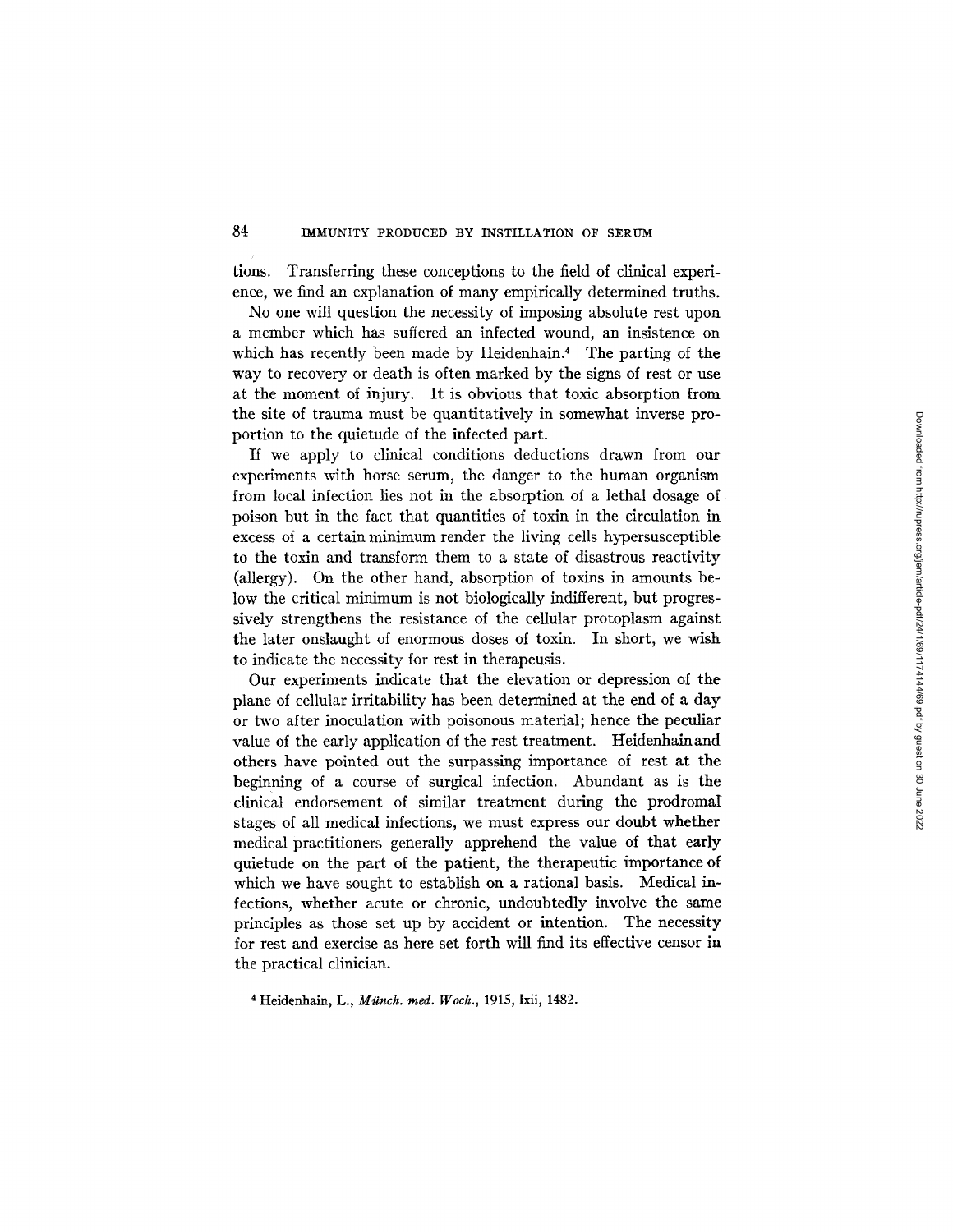It may be suggested that in prophylactic vaccination, as against typhoid fever, a new importance is given to the choice of quantity of material employed in the initial dose. Finally, it must be clear that underlying these investigations is the desire to define more accurately the general principles of prophylaxis against infectious disease.

It is not improbable that choice of the nasal route as a channel of protective inoculation would be simply a return to ancient practice; it is said that the Chinese and Hindus long ago vaccinated against smallpox by blowing the powdered virus into the nose.<sup>5</sup> Today literature is beginning to show evidence of desultory use of the nasal mucous membrane as an avenue of inoculation against infection. 6

We have been strengthened in the notion, suggested in our former paper, that the introduction of an antigen into the organism leads to the development of two antagonistic antibodies, one of which makes for anaphylaxis and the other against it. If this is true, it is evidently the characteristic property of nasal absorption to allow the easy propagation of one antibody in preference to the other. We think we have demonstrated the experimental conditions under which this can be done. It is a familiar fact that normal guinea pigs inoculated with the serum of hypersensitive animals become themselves passively anaphylactic. It may be proper to record here that, in a course of experiments still under way we have found, in cooperation with Mitchell, that the serum of our protected guinea pigs when inoculated into normal animals has, under certain conditions, been able to protect them from the effects of several intravenous injections of the antigen given at 14 day intervals.

#### SUMMARY.

1. Normal guinea pigs treated by four to six instillations of horse serum into the nose on alternate days become either hypersensitive or refractory to an intravenous injection of 0.38 cc. of serum given 16 days after the last instillation. If the amount of serum in each

<sup>6</sup> Klebs, A. C., *Bull. Johns Hopkins Hosp.,* 1913, xxiv, 69.

<sup>6</sup> See Paget, *O., Med. Rec.,* 1915, *xxxviii,* 470. Herrman, C., *N. Y. State J. Med.,* 1915, xv, 233.